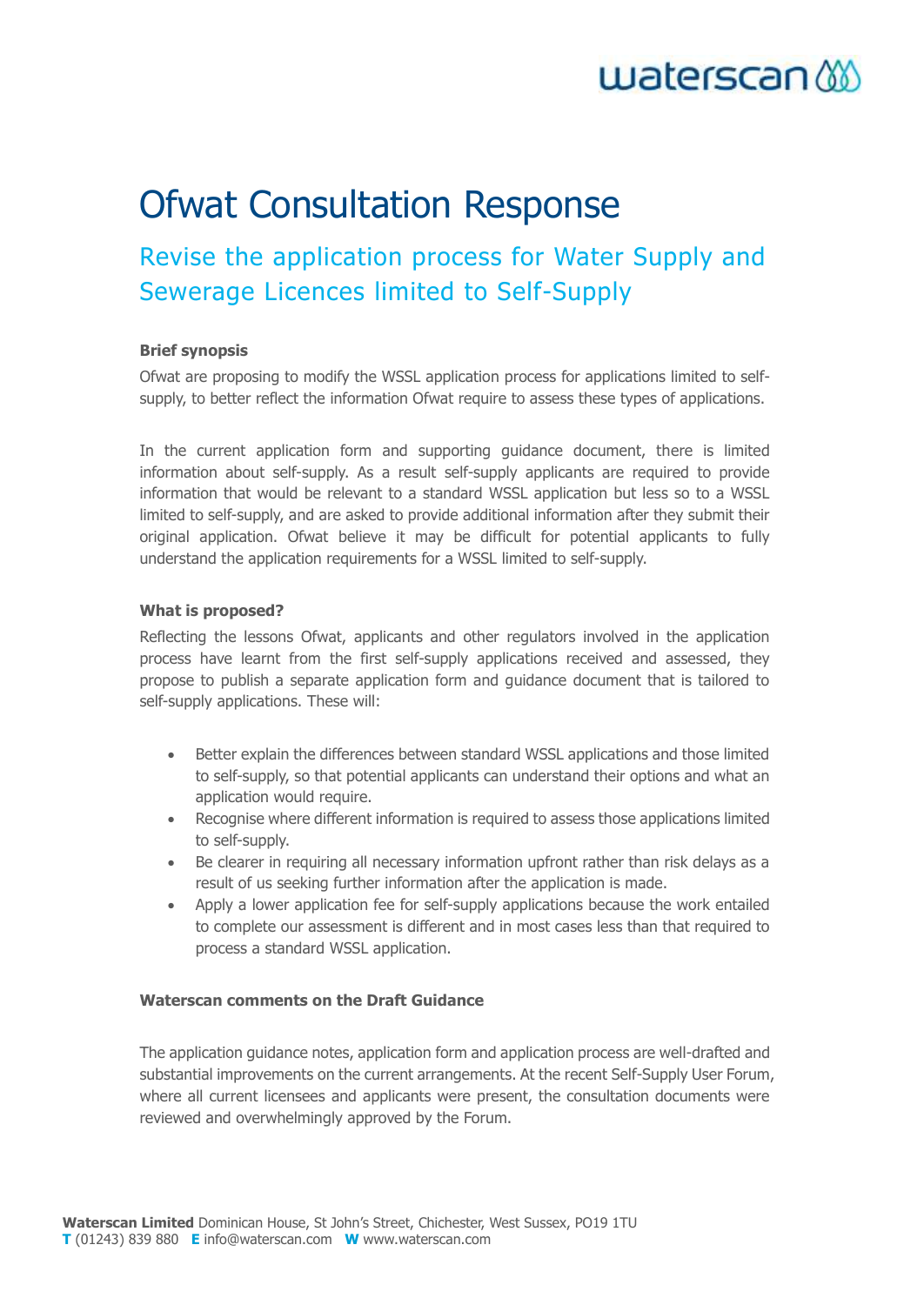

The following observations are taken from the Forum and the licencing team at Waterscan where further clarification would, in our collective view, be beneficial. It is hoped and expected these changes will encourage businesses to consider Self-Supply as an option at the same time as making the obligations and responsibilities clear and open.

#### 4.3.2 – Forecast of applicants projected cost savings

Waterscan recommend that the 'Unit' column should not have pre-defined units and that the applicant is able to use units that suit their application. For example, most of the Companies Waterscan work with operate in cubic meters not mega litres.

#### 4.4.3 Requirements of the DWI

Waterscan understand the regulatory requirement to provide wholesome water, the definition of water unfit for human consumption and the penalties for supply such water. However, this needs to be clarified that these remain a Wholesaler obligation and the licensees will work with the DWI and the Wholesaler as and when required. This drafting implies the Self-Supply licensee has the responsibility for supplying wholesome water and they do not.

Waterscan understand the appointed company's Water Recourse Management Plan and Drought Plan but again this is the responsibility of the Wholesaler and needs to be clear as well as the role of the licensee.

#### 4.4.4 Requirement of the EA/NRW

Waterscan understand the potential environmental impacts and ensure all Self-Supply customer understand these. The responsibility of the sewerage system and treatment lies with the Wholesaler and it is their obligation to maintain this. This drafting implies the Self-Supply licensee has the responsibility for treating wastewater and they do not.

Waterscan will work with Self-Supply customers to demonstration knowledge and awareness and Waterscan will provide training before market entry and continual improvement and employee behaviour training.

#### **Waterscan comments on the Draft Application**

B8 – Please could you provide further clarification on what you expect to see regarding assets?

C3 - Please could you provide further clarification on what you expect to see regarding associated persons? We followed the reference to the Water Act Schedule 2A but could not easily find the relevant section.